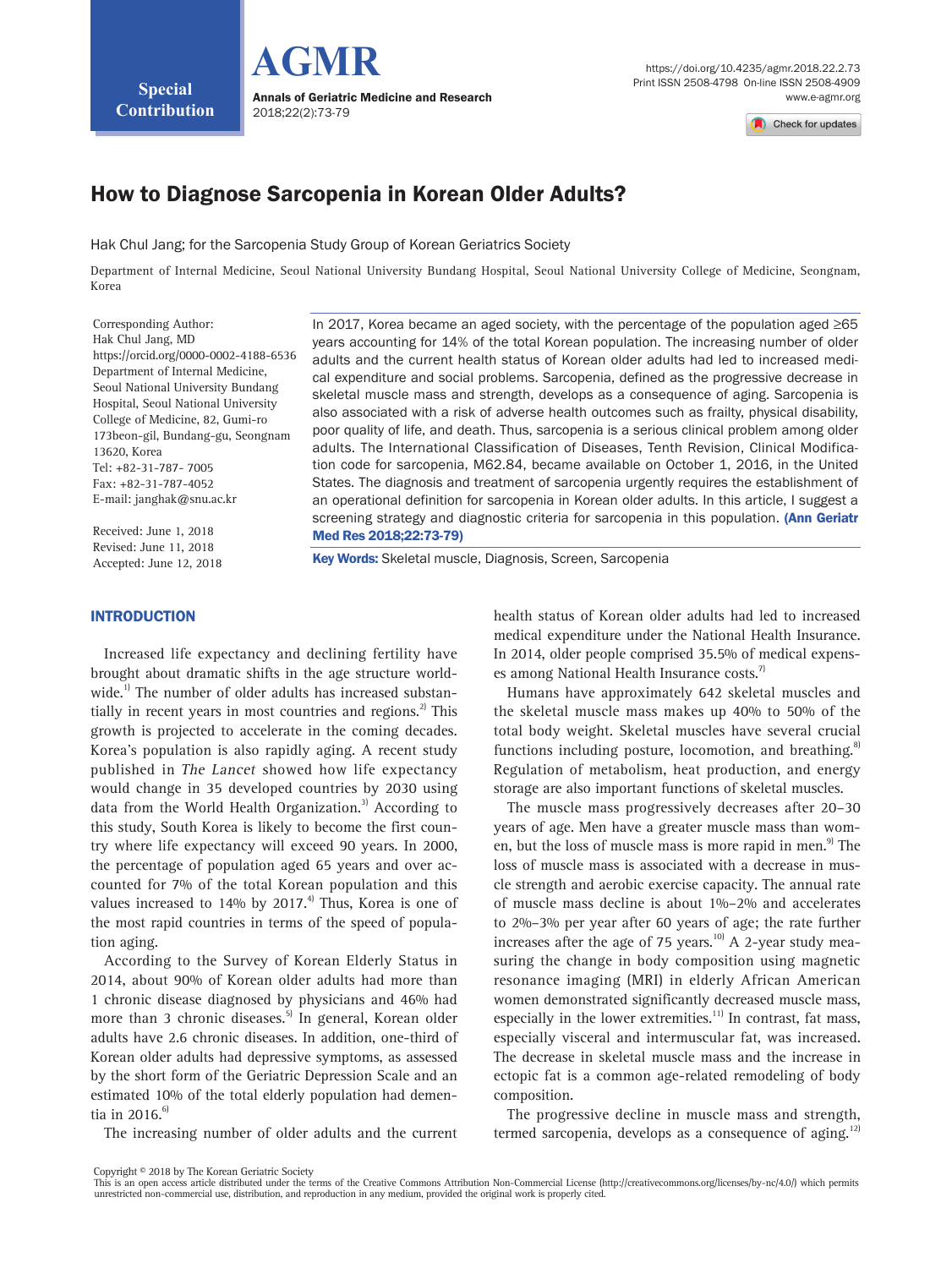Sarcopenia may progress to frailty, loss of independence, physical disability, and increased mortality in older adults  $(Fig. 1).$ <sup>13-15)</sup> Preservation of physical and cognitive function are important in the care of older people. A key strategy is to prevent the functional decline rather than attempting to recover functional loss. The US Centers for Disease Control and Prevention established an International Classification of Diseases, Tenth Revision, Clinical Modification code for sarcopenia, M62.84, which became available on October 1, 2016.<sup>16)</sup> Thus, establishment of an operational definition for sarcopenia and screening for sarcopenia before functional decline in older adults is urgently required. In this review, I discuss the diagnostic criteria for sarcopenia in Korean older adults.

# WHAT IS SARCOPENIA?

The term sarcopenia, sarx for flesh and penia for loss, was first coined by Rosenberg<sup>17)</sup> in 1988 when he described the age-associated decline of lean body mass. However, many studies indicated that the reduction of muscle strength was more involved compared to muscle loss in health outcomes related to sarcopenia<sup>12,18)</sup> and that the relationship between strength and mass was not linear.<sup>19)</sup> In 2010, the European Working Group on Sarcopenia in Older Persons (EWGSOP) defined sarcopenia as a syndrome characterized by a progressive and generalized loss of skeletal muscle mass with either muscle weakness or poor physical performance.<sup>12)</sup> Several medical organizations subsequently proposed similar conceptional definitions of sarcopenia, such as age-related decrease of muscle mass with limited mobility.<sup>20,21)</sup> Sarcopenia is associated with a risk of adverse outcomes such as physical disability, poor quality of life, and death. These definitions for sarcopenia better demonstrated its associations with various health outcomes in older adults compared to definitions based only on muscle mass.<sup>12,22,23)</sup>

Several studies from Korea also demonstrated that sarcopenia was closely related to various adverse health outcomes, including functional disability, metabolic impairment, increased cardiovascular risk, and mortality in Korean older adults.<sup>14,15,24-27)</sup>

#### HOW TO DIAGNOSE SARCOPENIA?

Baumgartner et al. $^{28)}$  first proposed the appendicular skeletal muscle mass (ASM) divided by height squared  $(ASM/height<sup>2</sup>)$  as a representative muscle index. He sug-



Fig. 1. Sarcopenia progression to frailty and disability. Sarcopenia is a major cause of frailty and one of the major components of frailty. It ultimately leads to disability, dependence, and death. \*Geriatric syndrome: Incontinence, Falls, Pressure ulcer, Delirium, Functional decline

| Table 1. Operational definitions for sarcopenia suggested by Baumgartner and medical organizations |  |  |  |  |  |  |  |
|----------------------------------------------------------------------------------------------------|--|--|--|--|--|--|--|
|----------------------------------------------------------------------------------------------------|--|--|--|--|--|--|--|

| Study                                      | Muscle mass index                                                     | Grip strength<br>(kg) | Gait speed<br>(m/sec) | Reference group                          |
|--------------------------------------------|-----------------------------------------------------------------------|-----------------------|-----------------------|------------------------------------------|
| Baumgartner et al. (1998) <sup>28)</sup>   | ASM/height <sup>2</sup> (kg/m <sup>2</sup> )<br>Men, 7.26; women, 5.5 | <b>NA</b>             | <b>NA</b>             | Rosetta study (young reference<br>group) |
| European Working Group on                  | ASM/height <sup>2</sup> (kg/m <sup>2</sup> )                          | Men: $<$ 30           | < 0.8                 | Health and body composition              |
| Sarcopenia in Older People $(2010)^{12.4}$ | Men, 7.25; women, 5.67                                                | Women: $<$ 20         | $\leq 0.8$            | (sex-specific, lowest 20%)               |
| International Working Group on             | ASM/height <sup>2</sup> (kg/m <sup>2</sup> )                          |                       | < 1.0                 | Health and body composition              |
| Sarcopenia (2011) <sup>20)</sup>           | Men, 7.23; women, 5.67                                                |                       | <1.0                  |                                          |
| Asian Working Group for Sarcopenia         | ASM/height <sup>2</sup> (kg/m <sup>2</sup> )                          | Men: $<$ 26           | $\leq 0.8$            |                                          |
| $(2014)^{30}$                              | Men, 7.0; women, 5.4                                                  | Women: $<$ 18         | $\leq 0.8$            |                                          |
| FNIH sarcopenia project $(2014)^{21}$      | ASM/BMI                                                               | Men: $<$ 26           | $\leq 0.8$            | Pooled nine studies                      |
|                                            | Men, 0.789; women, 0.512                                              | Women: $<$ 16         | $\leq 0.8$            |                                          |

ASM, appendicular skeletal muscle mass; NA, not available; BMI, body mass index; FNIH, Foundation for the National Institutes of Health.

\*The cutoff point of the European Working Group on Sarcopenia in Older Persons definition for muscle index also includes that from Baumgartner et al.<sup>28</sup>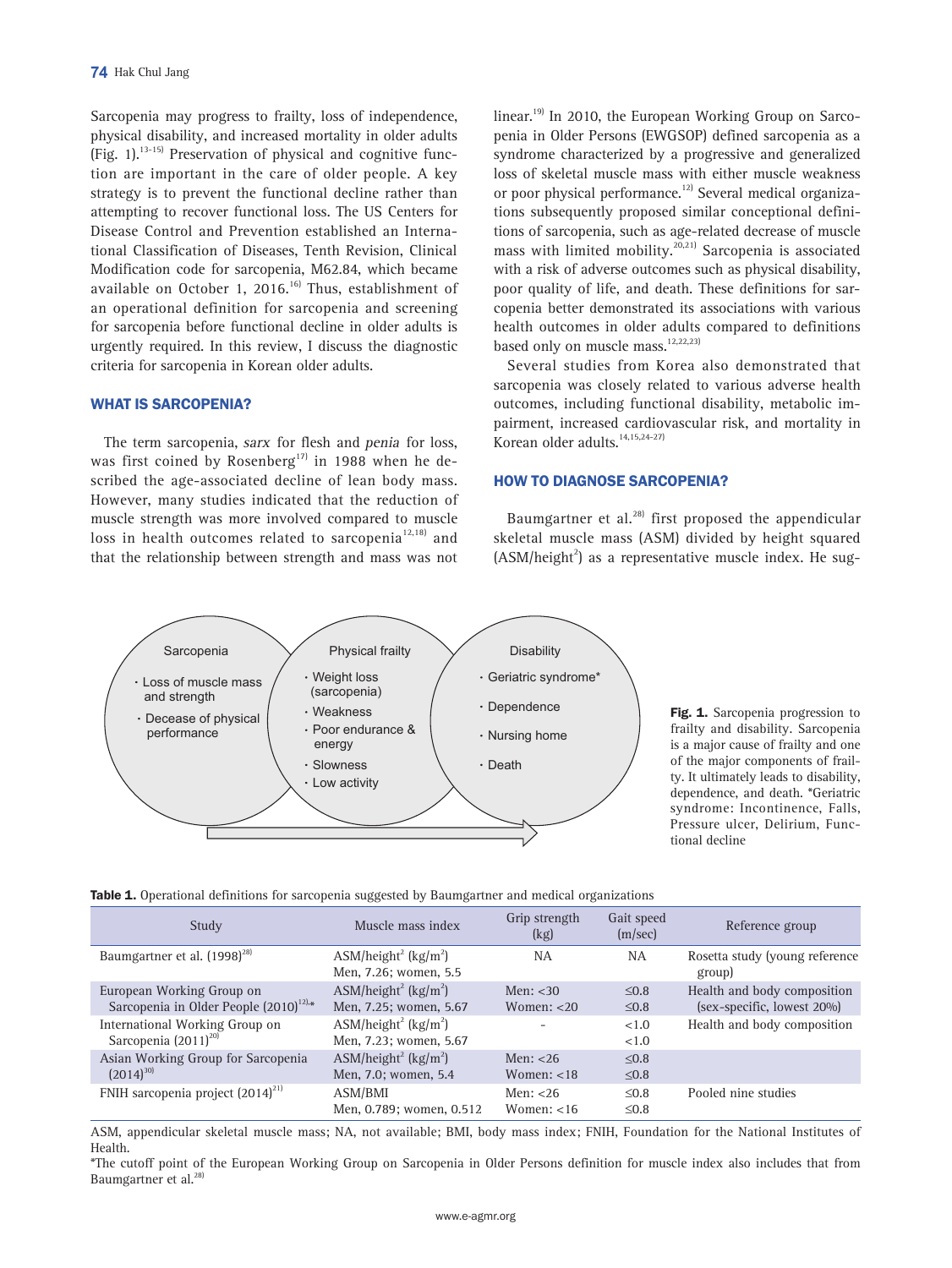gested the diagnostic criteria for sarcopenia as the ASM/ height $2$  less than 2 standard deviations (SDs) below the mean of healthy young adults (Table 1). The EWGSOP recommended the presence of both low muscle mass and low muscle function (strength or performance) for the diagnosis of sarcopenia.<sup>12)</sup> Measurements of muscle mass using dual-energy x-ray absorptiometry (DXA) or bioimpedance analysis (BIA), muscle strength by handgrip strength, and physical performance by gait speed or Short Physical Performance Battery were required for the diagnosis of sarcopenia.

As a cutoff point of low muscle mass, the EWGSOP suggested an ASM/height<sup>2</sup> less than 2 SD below the genderspecific young reference groups or the lowest quintile of study populations such as the Health and body composition study.28,29) The Asian Working Group for Sarcopenia (AWGS) also proposed diagnostic criteria for sarcopenia in Asian older people by adopting the recommendation of EWGSOP but considering ethnic differences in skeletal muscle mass and muscle strength.<sup>30)</sup>

Recently the Foundation for the National Institutes of Health (FNIH) Sarcopenia Project suggested new criteria for sarcopenia categorized by muscle mass, muscle strength, and physical performance.<sup>31)</sup> They proposed a new muscle mass index of the ASM divided by body mass index (BMI).

## OPERATIONAL DEFINITION FOR SARCOPENIA IN KO-REAN OLDER ADULTS

Kim et al. $^{32)}$  reported a prevalence of sarcopenia in Korean older people (defined by  ${\rm ASM/height}^2 < 2$  SD of healthy young adults) as 9.3% in men and 0.2% in women

using data from the 2008–2010 Korean National Health and Nutrition Examination Survey (KNHANES) (Fig. 2). Why was the prevalence of sarcopenia defined by the height-adjusted ASM very low in Korean older women?

The total muscle mass and ASM in Korean men increases rapidly until their 30s and then decreases continuously until 90 years of age, with a slight acceleration after 60 years of age.<sup>33)</sup> This finding is similar to that for men in Western countries.<sup>9,10)</sup> However, total muscle mass and ASM in women increases slowly until their 40s, remains constant until their 50s to 60s, and then begins to decrease (Fig. 3). The age trends for the height-adjusted and BMIadjusted ASM were similar to that of age-related change of ASM in Korean men (Fig. 4). However, in women, the age trend of muscle mass indices was substantially different among the height-adjusted, weight-adjusted and BMI-adjusted ASM. The peak of the height-adjusted ASM in women was around their 60s. This trend was different from that of Western countries. Thus, the low prevalence of sarcopenia by height-adjusted ASM in Korean older women is associated with a lower height-adjusted ASM of young reference in the Korean women.

Regarding the prevalence of sarcopenia using only skeletal muscle mass indices in Korean older people, the age trend in the prevalence of sarcopenia was commonly observed in all three indices in men (Fig. 2). However, the prevalence of sarcopenia was 2 fold higher for the BMIadjusted ASM using the FNIH criteria compared to that of height-adjusted ASM in the same age groups. The increasing trend in the prevalence of sarcopenia with aging was observed using BMI-adjusted ASM in Korean older women. These findings suggest that BMI-adjusted ASM might be a more appropriate skeletal muscle mass index in



Fig. 2. Prevalence of sarcopenia as defined by various skeletal muscle indices in Korean older adults using data from the Korean National Health and Nutrition Examination Survey. Class I and class II sarcopenia were defined as muscle indices within -1.0 to -2.0 standard deviations (SDs) and below -2.0 SD of the sex-specific mean of young people (20 to 29 years). The cutoff points for sarcopenia (2 SD of the young reference) were 6.06 kg/m<sup>2</sup>, 27.43%, and 0.784 in men and 4.07 kg/m<sup>2</sup>, 21.48%, and 0.517 in women, respectively. ASM, appendicular skeletal muscle mass; BMI, body mass index; ht, height; wt, weight. Adapted from Kim et al.<sup>33</sup>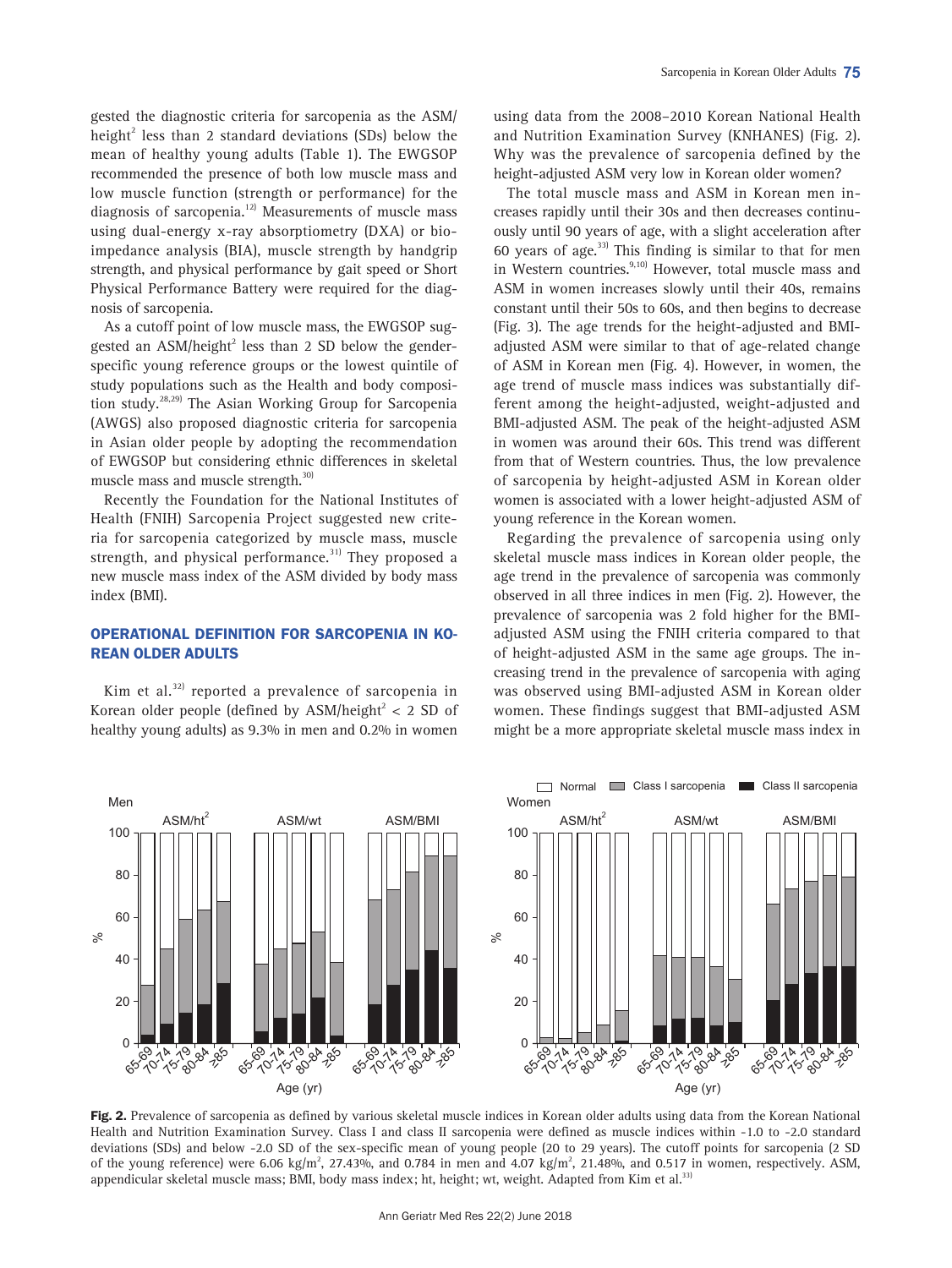

Fig. 3. Age trends of total muscle mass and appendicular skeletal muscle mass in Korean men and women. Trends of total muscle mass and appendicular skeletal muscle mass (ASM) according to age groups in Korean men and women using data from the 2008–2010 Korean National Health and Nutrition Examination Survey. Adapted from Kim et al.<sup>33)</sup>



Fig. 4. Age trends of skeletal muscle mass indices in Korean men and women. The age trends of height-adjusted appendicular skeletal muscle mass (ASM) and body mass index (BMI)-adjusted ASM were similar to those of age-related change in ASM in Korean men. However, the age trend of muscle mass indices was quite different among the three indices in women. The peak of the height-adjusted ASM in women was around the sixties. Adapted from Kim et al.<sup>331</sup>

Korean older adults, although further studies are needed to determine the cutoff points for sarcopenia in this population.

The Sarcopenia Study Group of Korean Geriatrics Society tried another approach for the diagnostic criteria of sarcopenia. They analyzed three cohort studies in Korea including the KNHANES, Korean Longitudinal Study of Health and Ageing and the Korean Genome and Epidemiology Study.<sup>32)</sup> These studies used DXA to measure the ASM. There was a slight difference in mean age, but the mean ASM and ASM/height $^2$  were similar in each gender among the 3 studies (Table 2). They suggested the lowest quintile of height-adjusted ASM of the KNHANES as a cutoff point for the diagnosis of sarcopenia in Korean older adults because the KNHANES was a nationwide and population-based study. The Sarcopenia Study Group of KGS recommends an operational definition of sarcopenia in Korean older adults as shown in Table 3.

The cutoff point for grip strength in Korean older adults was based on the 2015 Report of National Physical Fitness Survey from the Korea Institute of Sport Science.<sup>34)</sup> Recently, Yoo et al. $35$  reported cutoff values of grip strength in Korean older men and women of 28.6 and 16.4 kg, respectively, using data from the KNHANES VI. Further studies are necessary to determine the cutoff points for Korean older adults. The cutoff point for gait speed in Korean older adults was adopted from the AWGS because there is currently no available representative study on gait speed in this population. Recently, Hong et al.<sup>36)</sup> demonstrated that the slower gait speed  $\left($ <0.4 m/sec for 2.5 m) was associated with increased 3-year mortality using data from the Survey of Korean Elderly Status in 2008 and 2011. Jung et al.<sup>37)</sup> also showed that the first quartile of sex-specific gait speed (men, 0.663 m/sec; women, 0.545 m/sec) was associated with an increased risk of death or institutionalization in community-dwelling rural older people. These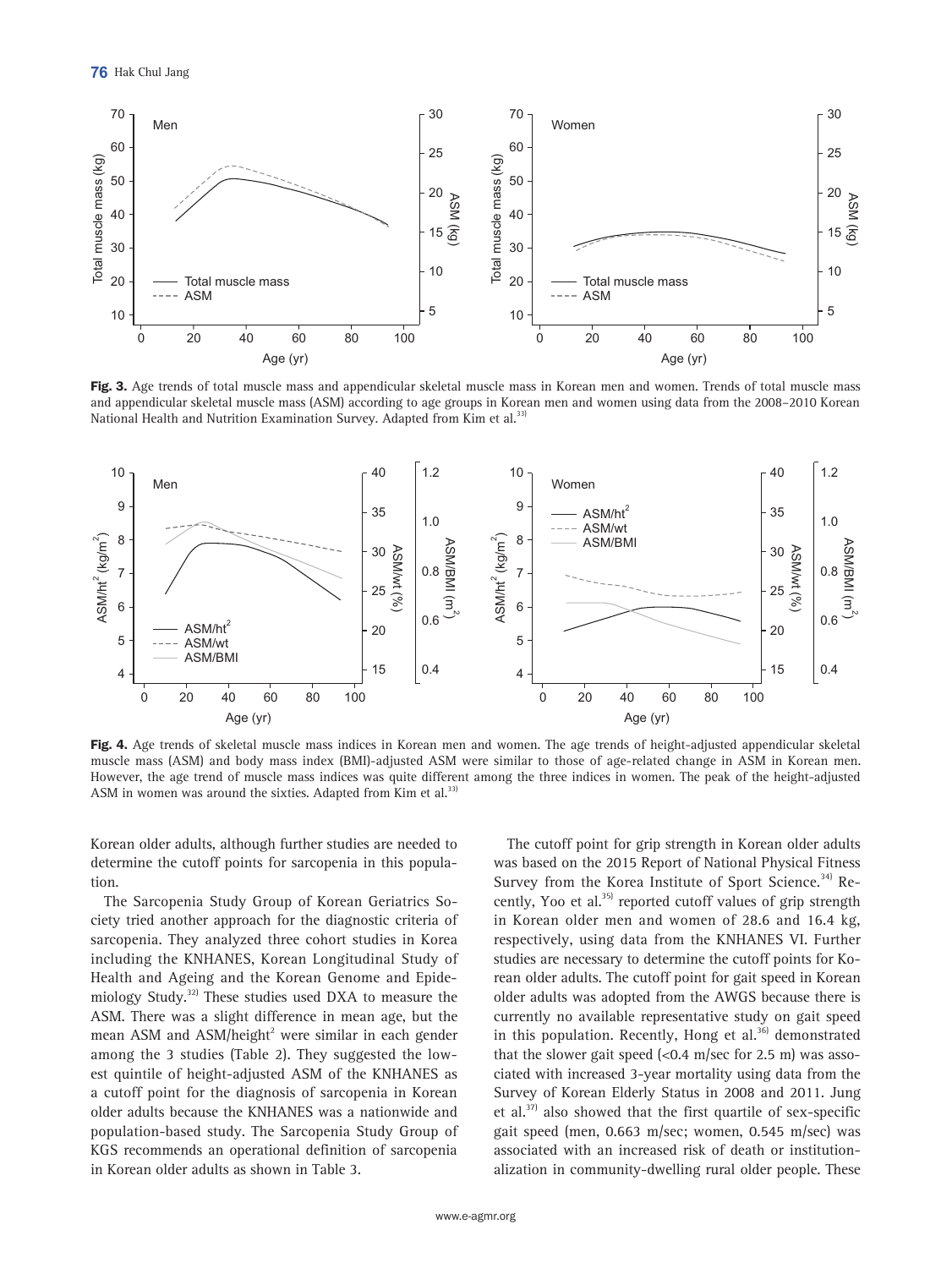| Study               | N <sub>o</sub> | Age $(yr)$   | $ASM$ (kg)   | ASM/height <sup>2</sup><br>(kg/m <sup>2</sup> ) | Lowest quintile of<br>ASM/height <sup>2</sup> |
|---------------------|----------------|--------------|--------------|-------------------------------------------------|-----------------------------------------------|
| KNHANES (2008-2010) |                |              |              |                                                 |                                               |
| Men                 | 1,361          | $72.2 + 5.4$ | $19.3 + 2.8$ | $7.1 + 0.8$                                     | 6.43                                          |
| Women               | 1,923          | $72.9 + 5.9$ | $13.4 + 1.9$ | $5.9 + 0.7$                                     | 5.34                                          |
| <b>KLoSHA</b>       |                |              |              |                                                 |                                               |
| Men                 | 318            | $75.9 + 8.6$ | $18.6 + 3.2$ | $6.9 + 0.8$                                     | 6.19                                          |
| Women               | 315            | $76.0 + 8.8$ | $12.8 + 2.3$ | $5.6 + 0.9$                                     | 5.11                                          |
| KoGES               |                |              |              |                                                 |                                               |
| Men                 | 435            | $71.2 + 3.6$ | $19.0 + 2.0$ | $7.1 + 0.7$                                     | 6.49                                          |
| Women               | 284            | $71.0 + 3.5$ | $13.2 + 1.6$ | $5.9 + 0.6$                                     | 5.39                                          |

Table 2. Lowest quintile of the height-adjusted appendicular skeletal muscle mass in Korean older adults from 3 cohort studies<sup>32)</sup>

Values are presented as mean±standard deviation.

ASM, appendicular skeletal muscle mass; KNHANES, Korean National Health and Nutrition Examination Survey; KLoSHA, Korean Longitudinal Study on Health and Aging; KoGES, Korean Genome and Epidemiology Study.

|  |  | <b>Table 3.</b> Cutoff points for the diagnosis of sarcopenia in Korean older adults |  |
|--|--|--------------------------------------------------------------------------------------|--|
|--|--|--------------------------------------------------------------------------------------|--|

| Study                                | $\text{ASM/height}^2$ | Grip strength | Gait speed | Reference group               |
|--------------------------------------|-----------------------|---------------|------------|-------------------------------|
|                                      | $(kg/m^2)$            | (kg)          | (m/sec)    | of muscle index               |
| European Working Group on Sarcopenia | Men: 7.25             | <30           | $\leq 0.8$ | Health and body composition   |
| in Older People $(2010)^{12}$        | Women: 5.67           | <20           | < 0.8      | (sex-specific, lowest 20%)    |
| Asian Working Group for Sarcopenia   | Men: 7.0              | < 26          | < 0.8      |                               |
| $(2014)^{30}$                        | Women: 5.4            | < 18          | $\leq 0.8$ |                               |
| Sarcopenia Study Group of KGS (2015) | Men: 6.43             | $26*$         | $\leq 0.8$ | KNHANES (sex-specific, lowest |
|                                      | Women: 5.34           | ${<}16*$      | < 0.8      | 20%                           |

KNHANES, Korean National Health and Nutrition Examination Survey.

\*Korea Institute of Sport Science, Report of national physical fitness survey 2015.34)

studies clearly demonstrated that the gait speed is an important predictor for poor health outcomes in Korean older people. However, further studies are needed to determine the optimal cutoff point of gait speed in this population.

### SCREENING STRATEGY FOR SARCOPENIA IN KOREA

The EWGSOP recommends routine screening for sarcopenia among community-dwelling older people over 65 years of age by measuring gait speed. $12$  Meanwhile, the International Working Group on Sarcopenia (IWGS) suggests that sarcopenia should be evaluated in older patients with certain conditions including noted decline in function, strength, and health status; self-reported mobilityrelated difficulty; history of recurrent falls; recent unintentional weight loss (>5%); posthospitalization; and other chronic conditions.<sup>20)</sup> In addition, the IWGS recommends gait speed as a screening test and assessment of muscle mass by DXA in patients with a gait speed <1.0 m/sec.

The AWGS recommends screening for sarcopenia among community-dwelling older adults as well as older adults with certain clinical conditions in all healthcare settings, $30$ similar to IWGS recommendations. The AWGS also suggests grip strength and gait speed as screening tools, and that muscle mass in older adults with low grip strength and/or low gait speed should be assessed by DXA or BIA.

In Korea, there are no consensus or guidelines for the

screening of sarcopenia in older adults. However, the recommendations of the AWGS are appropriate in this population. DXA is a better tool for the measurement of skeletal muscle mass because the assessment of skeletal muscle mass using BIA requires further research for application in Korean older adults.<sup>38)</sup>

# **CONCLUSION**

With rapid population aging, there is a remarkable increase in the number of older adults in Korea. Sarcopenia, a progressive decline in muscle mass and strength, develops as a consequence of aging and may progress to frailty, loss of independence, physical disability, and increased mortality in older adults. Thus, sarcopenia has become a serious clinical problem in older adults. For the diagnosis and treatment of sarcopenia and the prevention of frailty or disability in older people, it is necessary to establish diagnostic criteria for sarcopenia in Korean older adults. In this review, I suggested a screening strategy and diagnostic criteria for sarcopenia for Korean older adults.

Conflicts of Interest Disclosures: The researcher claims no conflicts of interest.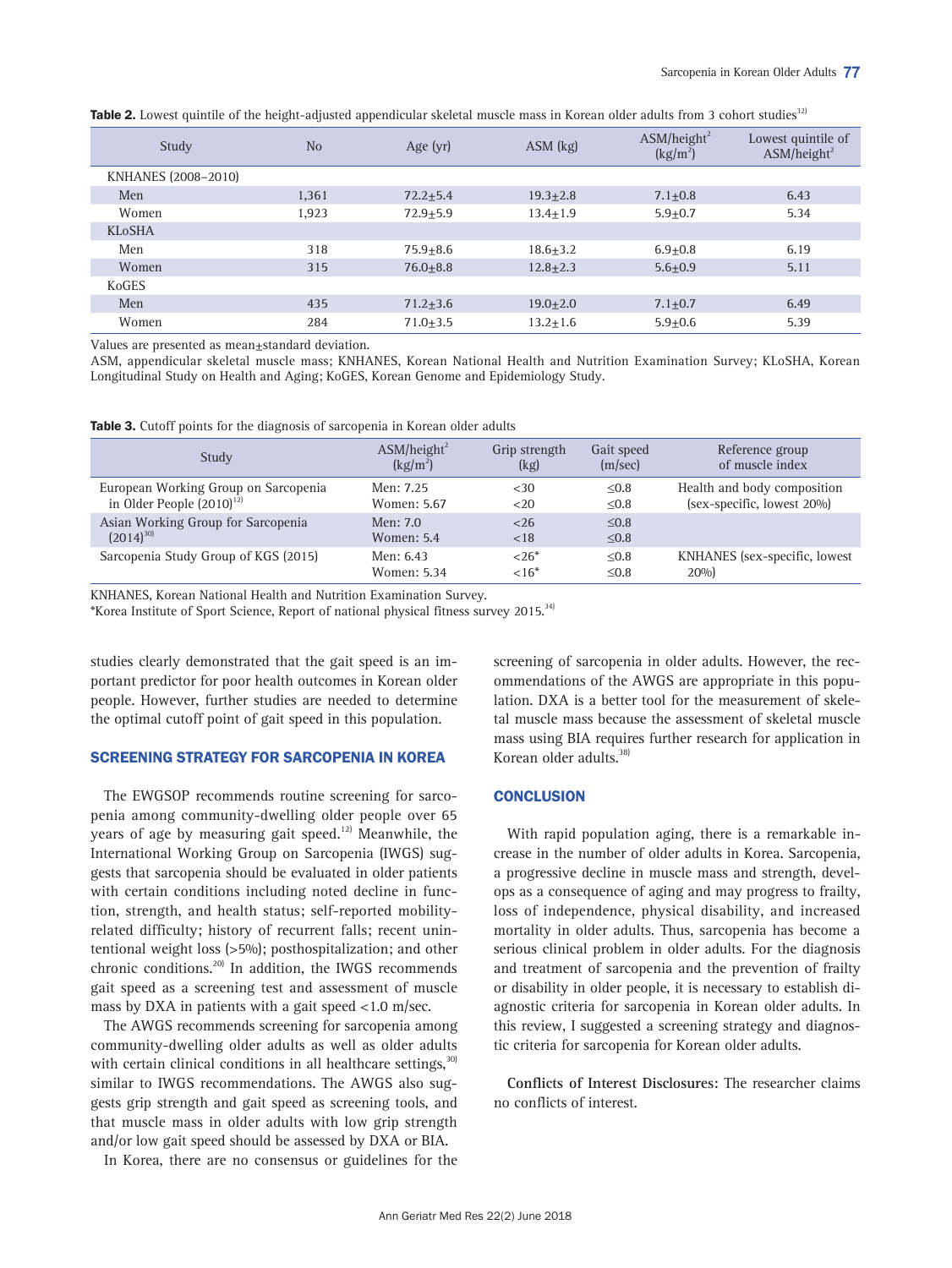# ACKNOWLEDGMENTS

This work was supported by the Ministry of Health and Welfare, Republic of Korea (grant number: HI15 C3207). I thank all members of the Sarcopenia Study Group of Korean Geriatrics Society for their comments and contributions.

## **REFERENCES**

- 1. Population Reference Bureau. 2014 World population data sheet [Internet]. Washington, DC: Population Reference Bureau; c2018 [cited 2015 Jul 25]. Available from: [http://www.prb.org/](http://www.prb.org/pdf14/2014-world-population-data-sheet_eng.pdf) [pdf14/2014-world-population-data-sheet\\_eng.pdf](http://www.prb.org/pdf14/2014-world-population-data-sheet_eng.pdf).
- 2. United Nations, Department of Economic and Social Affairs, Population Division. World population ageing 2015 (ST/ESA/SER. A/390). New York: United Nation; 2015.
- 3. Kontis V, Bennett JE, Mathers CD, Li G, Foreman K, Ezzati M. Future life expectancy in 35 industrialised countries: projections with a Bayesian model ensemble. Lancet 2017;389:1323-35.
- 4. Kim SM, Jang HT. Korea officially becomes aged society. The ChosunIlbo [Internet]. 2017 Sep 4 [cited 2018 Apr 21]. Available from: [http://english.chosun.com/site/data/html\\_](http://english.chosun.com/site/data/html_dir/2017/09/04/2017090401307.html) [dir/2017/09/04/2017090401307.html](http://english.chosun.com/site/data/html_dir/2017/09/04/2017090401307.html).
- 5. The Korea Institute for Health and Social Affairs. Survey of Korean elderly status, 2014. Sejong (Korea): Korea Ministry of Health and Welfare; 2014.
- 6. Kim YJ, Han JW, So YS, Seo JY, Kim KY, Kim KW. Prevalence and trends of dementia in Korea: a systematic review and metaanalysis. J Korean Med Sci 2014;29:903-12.
- 7. Sun U. Policy issues in elderly health and long-term care policy. Health Welf Forum 2016;239:34-48.
- 8. Frontera WR, Ochala J. Skeletal muscle: a brief review of structure and function. Calcif Tissue Int 2015;96:183-95.
- 9. Short KR, Vittone JL, Bigelow ML, Proctor DN, Nair KS. Age and aerobic exercise training effects on whole body and muscle protein metabolism. Am J Physiol Endocrinol Metab 2004;286:E92- 101.
- 10. Hughes VA, Frontera WR, Roubenoff R, Evans WJ, Singh MA. Longitudinal changes in body composition in older men and women: role of body weight change and physical activity. Am J Clin Nutr 2002;76:473-81.
- 11. Song MY, Ruts E, Kim J, Janumala I, Heymsfield S, Gallagher D. Sarcopenia and increased adipose tissue infiltration of muscle in elderly African American women. Am J Clin Nutr 2004;79:874- 80.
- 12. Cruz-Jentoft AJ, Baeyens JP, Bauer JM, Boirie Y, Cederholm T, Landi F, et al. Sarcopenia: European consensus on definition and diagnosis: report of the European Working Group on Sarcopenia in Older People. Age Ageing 2010;39:412-23.
- 13. Kelley GA, Kelley KS. Is sarcopenia associated with an increased risk of all-cause mortality and functional disability? Exp Gerontol 2017;96:100-3.
- 14. Kim JH, Choi SH, Lim S, Yoon JW, Kang SM, Kim KW, et al. Sarcopenia and obesity: gender-different relationship with functional limitation in older persons. J Korean Med Sci 2013;28:1041-7.
- 15. Kim JH, Lim S, Choi SH, Kim KM, Yoon JW, Kim KW, et al. Sarcopenia: an independent predictor of mortality in communitydwelling older Korean men. J Gerontol A Biol Sci Med Sci 2014; 69:1244-52.
- 16. Anker SD, Morley JE, von Haehling S. Welcome to the ICD-10 code for sarcopenia. J Cachexia Sarcopenia Muscle 2016;7:512-4.
- 17. Rosenberg IH. Sarcopenia: origins and clinical relevance. J Nutr 1997;127(5 Suppl):990S-991S.
- 18. Newman AB, Kupelian V, Visser M, Simonsick EM, Goodpaster BH, Kritchevsky SB, et al. Strength, but not muscle mass, is associated with mortality in the health, aging and body composition study cohort. J Gerontol A Biol Sci Med Sci 2006;61:72-7.
- 19. Goodpaster BH, Park SW, Harris TB, Kritchevsky SB, Nevitt M, Schwartz AV, et al. The loss of skeletal muscle strength, mass, and quality in older adults: the health, aging and body composition study. J Gerontol A Biol Sci Med Sci 2006;61:1059-64.
- 20. Fielding RA, Vellas B, Evans WJ, Bhasin S, Morley JE, Newman AB, et al. Sarcopenia: an undiagnosed condition in older adults. Current consensus definition: prevalence, etiology, and consequences. International Working Group on Sarcopenia. J Am Med Dir Assoc 2011;12:249-56.
- 21. Morley JE, Abbatecola AM, Argiles JM, Baracos V, Bauer J, Bhasin S, et al. Sarcopenia with limited mobility: an international consensus. J Am Med Dir Assoc 2011;12:403-9.
- 22. Landi F, Liperoti R, Russo A, Giovannini S, Tosato M, Capoluongo E, et al. Sarcopenia as a risk factor for falls in elderly individuals: results from the ilSIRENTE study. Clin Nutr 2012;31:652-8.
- 23. Woo J, Leung J, Sham A, Kwok T. Defining sarcopenia in terms of risk of physical limitations: a 5-year follow-up study of 3,153 chinese men and women. J Am Geriatr Soc 2009;57:2224-31.
- 24. Kim KE, Jang SN, Lim S, Park YJ, Paik NJ, Kim KW, et al. Relationship between muscle mass and physical performance: is it the same in older adults with weak muscle strength? Age Ageing 2012;41:799-803.
- 25. Lim S, Kim JH, Yoon JW, Kang SM, Choi SH, Park YJ, et al. Sarcopenic obesity: prevalence and association with metabolic syndrome in the Korean Longitudinal Study on Health and Aging (KLoSHA). Diabetes Care 2010;33:1652-4.
- 26. Kim KM, Lim S, Choi SH, Kim JH, Shin CS, Park KS, et al. Cardiometabolic implication of sarcopenia: The Korea National Health and Nutrition Examination Study (KNHANES) 2008–2010. IJC Metab Endoc 2014; 4:63-9.
- 27. Jang IY, Jung HW, Lee CK, Yu SS, Lee YS, Lee E. Comparisons of predictive values of sarcopenia with different muscle mass indices in Korean rural older adults: a longitudinal analysis of the Aging Study of PyeongChang Rural Area. Clin Interv Aging 2018;13:91- 9.
- 28. Baumgartner RN, Koehler KM, Gallagher D, Romero L, Heymsfield SB, Ross RR, et al. Epidemiology of sarcopenia among the elderly in New Mexico. Am J Epidemiol 1998;147:755-63.
- 29. Newman AB, Kupelian V, Visser M, Simonsick E, Goodpaster B, Nevitt M, et al. Sarcopenia: alternative definitions and associations with lower extremity function. J Am Geriatr Soc 2003;51:1602-9.
- 30. Chen LK, Liu LK, Woo J, Assantachai P, Auyeung TW, Bahyah KS, et al. Sarcopenia in Asia: consensus report of the Asian Working Group for Sarcopenia. J Am Med Dir Assoc 2014;15:95-101.